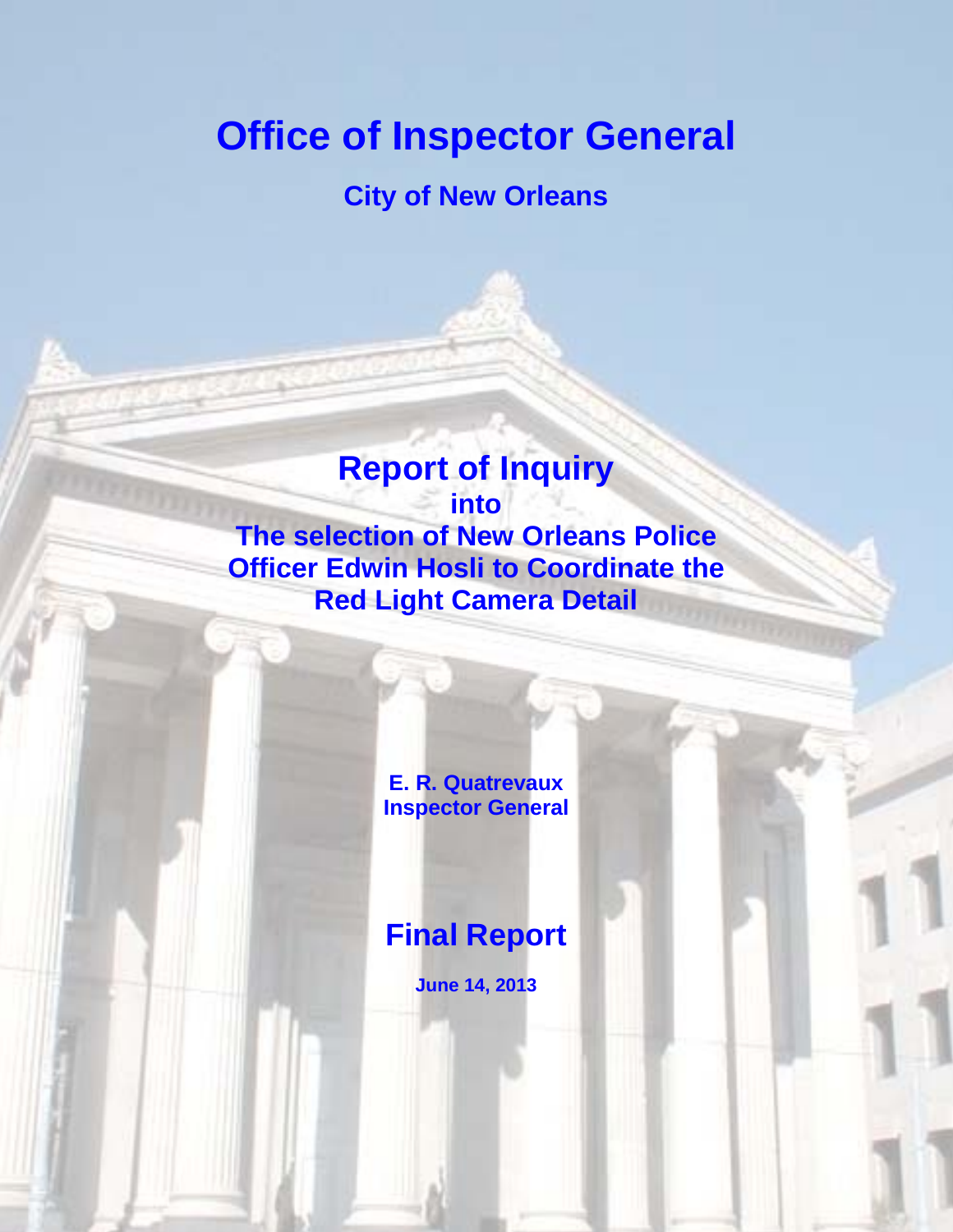The Investigations Division of the Office of Inspector General conducted an investigation into the facts surrounding how New Orleans Police Department (NOPD) 8<sup>th</sup> District Commander Edwin Hosli obtained the "Detail" to manage the review of traffic camera violation images, also known as the red light cameras.

The investigation concluded that Commander Hosli formed a Limited Liability Company (LLC) called Anytime Solutions through which he managed the aforementioned Detail. This was in violation of NOPD policy. The investigation found that the former Director of Public Works, Robert Mendoza, violated City policy by improperly expanding the Affiliated Computer Services (ACS) contract.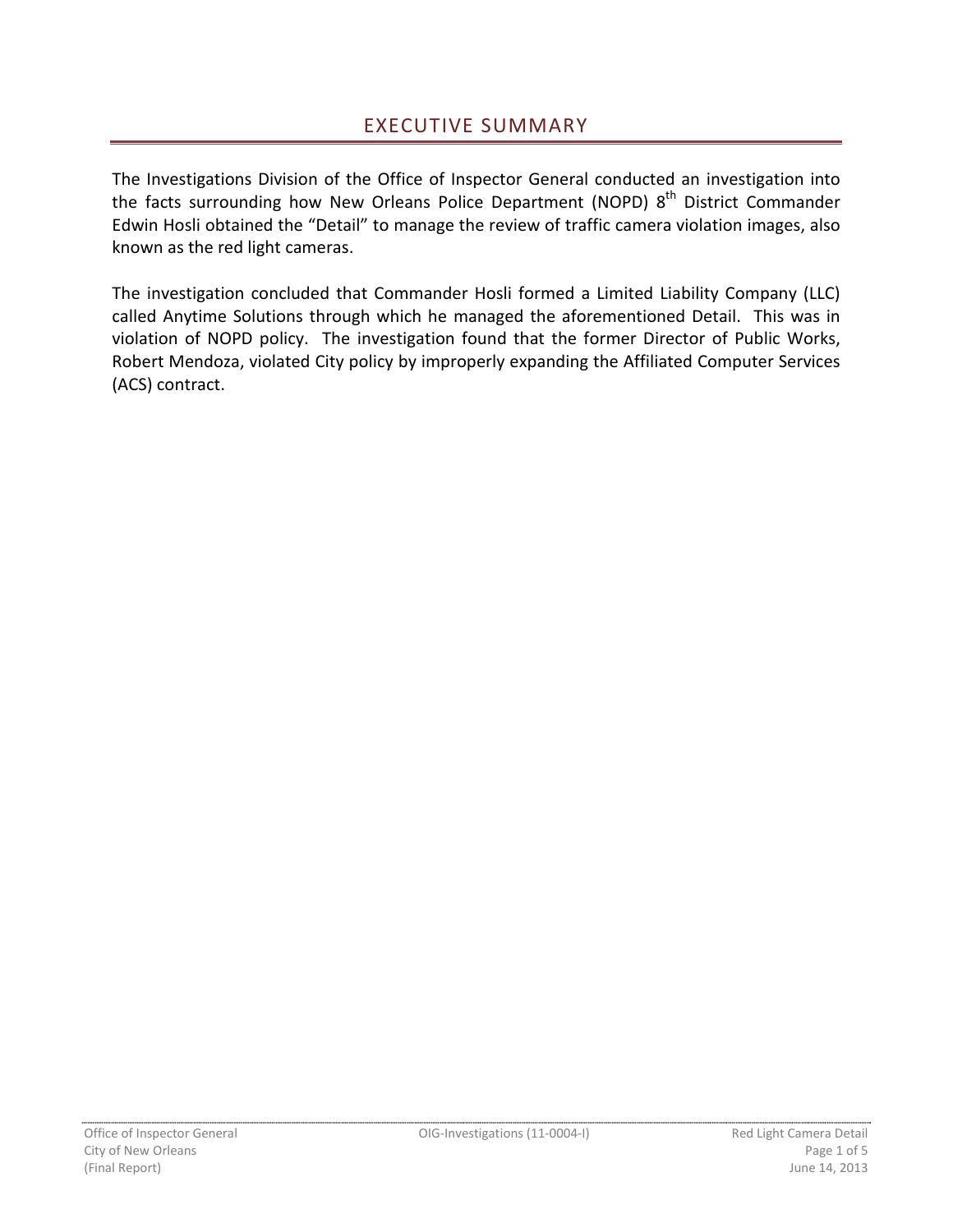## I. INTRODUCTION

The Investigations Division of the Office of Inspector General opened an investigation on May 11, 2011 after receiving a complaint that New Orleans Police Department (NOPD)  $8<sup>th</sup>$  District Commander Edwin Hosli formed a Limited Liability Company (LLC) known as Anytime Solutions, allegedly to conceal his role in the management and oversight of an off-duty "Detail" reviewing traffic camera violation images. It is against NOPD policy for an Officer to form an LLC for the purpose of managing a Detail. It is also an ethics violation for a City of New Orleans employee to contract with the City of New Orleans.<sup>[1](#page-2-0)</sup>

#### A. INTERVIEWS OF AMERICAN TRAFFIC SOLUTIONS (ATS) EXECUTIVES

David Jackson, Senior Business Development Manager and Andrew Souder, Senior Accounts Manager for American Traffic Solutions (ATS) advised that they were responsible for selling the Red Light and Speed Camera System to the City of New Orleans. Souder advised that in all the other cities that ATS does business with, throughout the United States and Canada, New Orleans is the only one he knows that uses paid Details to review the tickets generated by the cameras.<sup>[2](#page-2-1)</sup> In all the other municipalities on-duty police officers do the reviewing. They stated that they did not know Edwin Hosli, nor were they paying him (or anyone else) for a Detail.

#### B. INTERVIEWS OF CITY OF NEW ORLEANS EMPLOYEES

Former Director of Public Works, Robert Mendoza<sup>[3](#page-2-2)</sup> advised that since 2005, Affiliated Computer Services (ACS) had been collecting monies due from parking tickets and boot fees, under the terms of a professional services contract with the City of New Orleans. He stated that beginning in 2008, American Traffic Solutions (ATS) installed the "red light cameras" in the City. He said that in March or April of 2010, ATS began using ACS to collect the fines resulting from the red light camera violations. Mendoza personally asked then Superintendent of Police Warren Riley to provide on-duty NOPD Officers to review the red light camera violations. Mendoza said that Chief Riley told him he could not spare any Officers. Mendoza tasked his Operations Chief of the Parking Division, Zepporiah Edmonds, with finding NOPD Officers to review the red light camera images as a paid Detail. He said that in September of 2010, ACS and the Department of Public Works began using "Hosli's Detail Officers." Mendoza stated that

<span id="page-2-2"></span> $3$  Employment terminated by the City of New Orleans on 08/16/2011

<span id="page-2-0"></span> $<sup>1</sup>$  La. R.S. 42:1113</sup>

<span id="page-2-1"></span> $2$  ATS website states that ATS has 230 customers throughout the United States and Canada and claims to have more major metropolitan municipal clients than any other vendor.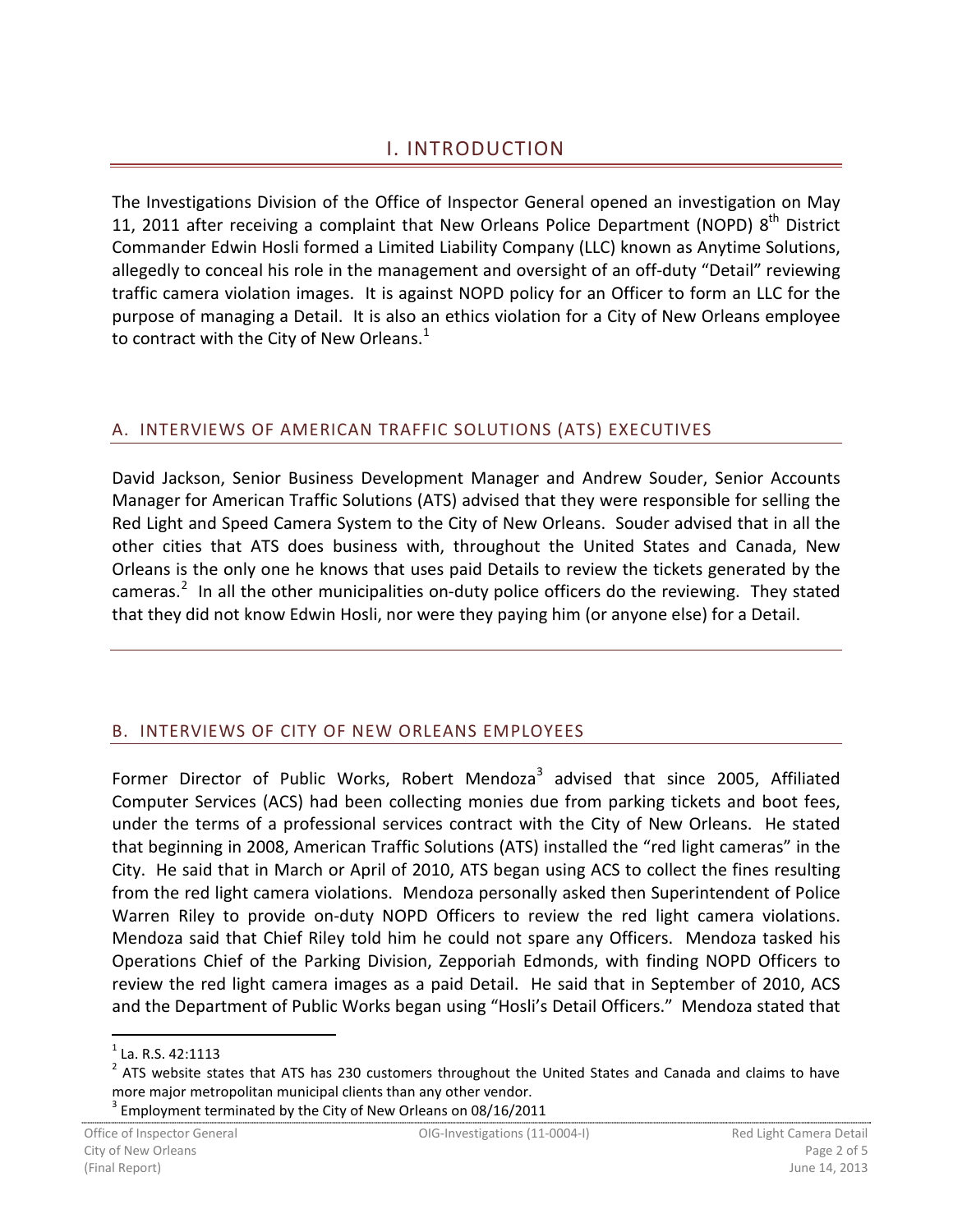he met with NOPD Superintendent Ronal Serpas on November 22, 2010 to discuss the red light camera program.<sup>[4](#page-3-0)</sup> Mendoza said that Chief Serpas told him he could not afford to use any Officers to do the review. Mendoza stated that the Chief told him that a Detail would be the way to go and he suggested that Mendoza should use the New Orleans Police and Justice Foundation to compensate the Officers. Mendoza admitted that he violated procedures by not notifying his superiors that he was expanding ACS's contract. He also admitted that he again violated procedures by not bringing this to the attention of the City Council, for the purpose of expanding ACS's contract.

Zepporiah Edmonds, Operations Chief for the Department of Public Works (DPW) Parking Division advised that she knew NOPD Lieutenant Joe Valiente and in August of 2010 she asked him if he knew someone who could handle the red light camera image review. Edmonds said that Valiente recommended Commander Edwin Hosli. She then chose Hosli to handle the red light camera Detail. Edmonds said that no one told her to pick Hosli, she selected him on her own based on Valiente's recommendation. Edmonds subsequently asked ACS Parking and Safety Solutions manager Charlotte Magee to coordinate payment procedures with Hosli. Edmonds said that Hosli formed a corporation through which the payments would be made.

Richard Boseman, CNO Parking Adjudication Bureau Management Services Supervisor advised that he attended a meeting with DPW Director Robert Mendoza, NOPD Superintendent Ronal Serpas, and NOPD Personnel Director Stephanie Landry, shortly after Hosli was chosen to run the red light camera detail. Boseman stated that Chief Serpas and Stephanie Landry both suggested that the DPW use the New Orleans Police and Justice Foundation to process payments for the Officers in this Detail.

### C. INTERVIEWS OF NEW ORLEANS POLICE DEPARTMENT EMPLOYEES

Superintendent Serpas stated that he and NOPD Personnel Director Stephanie Landry met with DPW Director Robert Mendoza and another DPW staff person on November 22, 2010 to discuss the red light camera program. Superintendent Serpas advised that the former NOPD Superintendent Warren Riley and Mendoza had previously agreed to use NOPD Officers on a Detail to review the red light camera images. Superintendent Serpas said that he suggested to Mendoza that he should move the Detail to the Police and Justice Foundation. Superintendent Serpas advised that he had no role in Hosli getting this Detail. He stated, "I didn't tell people

<span id="page-3-0"></span><sup>&</sup>lt;sup>4</sup> The Orleans Parish Civil District Court issued a judgment on October 1, 2010, which enjoined the City of New Orleans from enforcing its red light traffic camera program. The basis of the lawsuit was that the program violated the City Charter by being under the administration of the Department of Public Works rather than the NOPD. This judgment was upheld by the Louisiana Supreme Court on October 27, 2010. Washington–Wapegan v. City of New Orleans, 48 So.3d 280 (La. 10/27/10).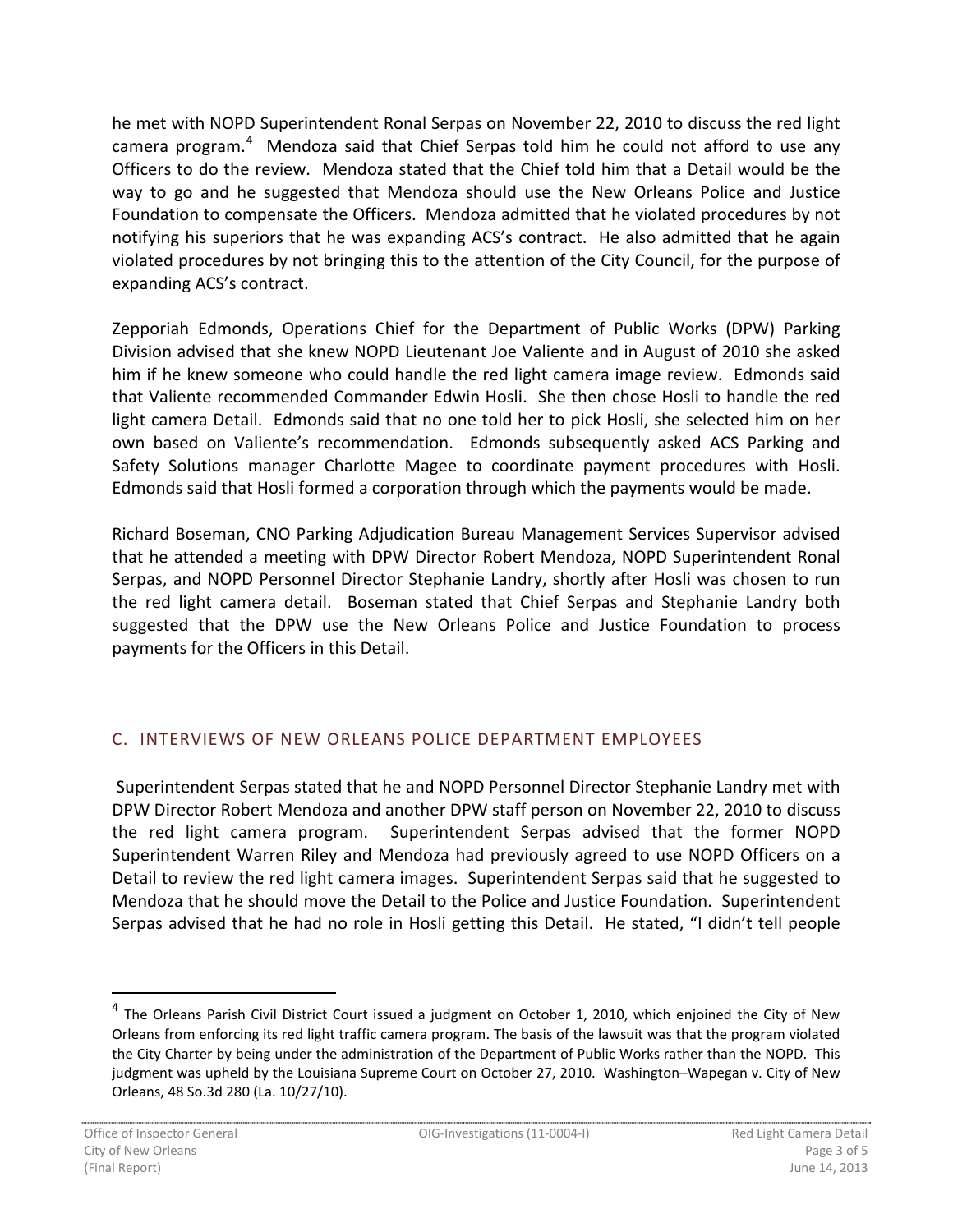who to hire for Details." He also advised that, "all Officers" that formed corporations to handle Details would be dealt with according to NOPD policy and procedures.

Public Integrity Bureau (PIB) Deputy Chief Arlinda Westbrook reiterated what the Superintendent said and added that PIB would pursue any and all Officers who formed corporations to run Details to determine if they were in violation of NOPD policy. She also advised that she had heard that Hosli formed his company at the request of ACS in order to simplify payment procedures.

Personnel Director Stephanie Landry advised that she attended a meeting with Superintendent Serpas, DPW Director Robert Mendoza, and DPW staff person Richard Boseman in November of 2010 to discuss the red light camera program. She said that Mendoza told them that NOPD Officers were being used on a paid Detail to review red light camera images. Personnel Director Landry advised that there was no discussion about who had the Detail. She recalled that Chief Serpas told Mendoza that the Detail should be outsourced to the New Orleans Police and Justice Foundation.

#### D. INTERVIEW OF AFFILIATED COMPUTER SERVICES (ACS) EMPLOYEE

Charlotte Magee, ACS Parking and Safety Solutions manager advised that she and Zepporiah Edmonds met with Edwin Hosli to discuss the red light camera Detail. Magee said that Edmonds selected Hosli to run this Detail. Magee said that ACS paid Hosli's invoices and the City of New Orleans reimbursed ACS. She stated that ACS's role was that of a "pass through" in this payment process. Magee advised that Hosli formed his corporation on his own. She did not request nor instruct him to form a corporation in order to receive payments from ACS.